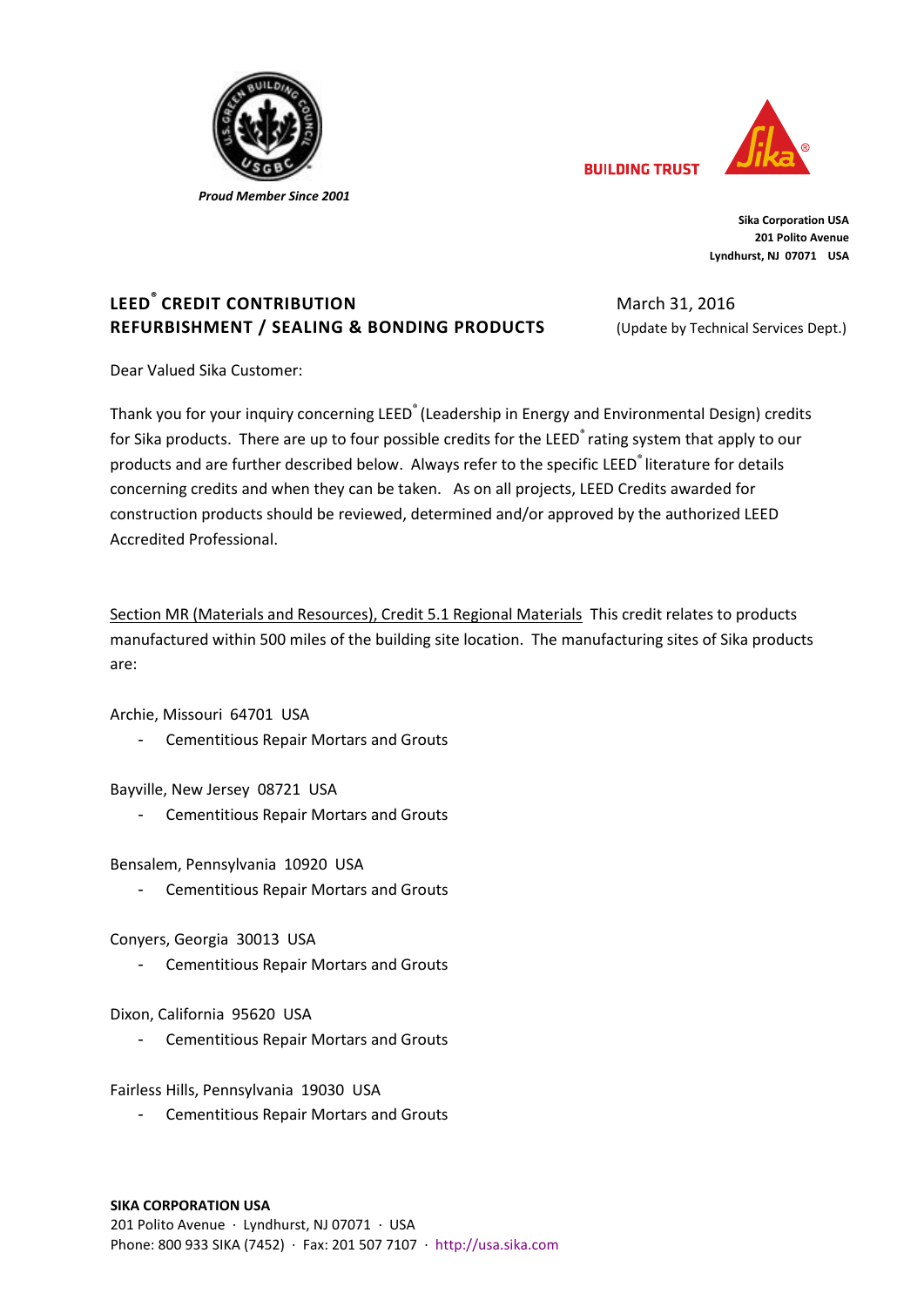

**PAGES DATE** 2/12 March 31, 2016

### Manufacturing Sites (continued)

Lakewood, New Jersey 08701 USA

- Single and Multi-component Silicone Joint Sealants

Lyndhurst, New Jersey 07071 USA

- Single Component Polyurethane Joint Sealants

#### Marion, Ohio 43302 USA

- Multi-component Polyurethane Joint Sealants
- Acrylic Façade Coatings
- Epoxy Resins
- Cementitious Repair Mortars & Grouts
- Industrial Flooring Products
- Polyurethane Liquid Applied Membrane Products (i.e. Sikalastic RoofPro)
- Polyurethane Traffic Coatings [i.e. Sikalastic DeckPro (300 Series)]

#### Milpitas, California 95035 USA

- Cementitious Repair Mortars and Grouts

Santa Fe Springs, California 90670 USA

- Cementitious Repair Mortars and Grouts
- High Molecular Weight Methacrylates (HMWM)
- Polyurethane Traffic Coatings [i.e. Sikalastic DeckPro (700 Series)
- Single Component, Bitumen Modified, Waterproofing Membranes

Pointe Claire, Quebec H9R 4A9 Canada

- Industrial Flooring Products
- Chemical Resistant Coatings / Liners
- Multi-component Polysulfide Joint Sealants
- Multi-component Polyurea Control Joint Fillers

Refer to current LEED<sup>®</sup> literature and this specific credit for details and confirm your site is within 500 miles of our manufacturing facility. Due to the competitive nature of the construction marketplace,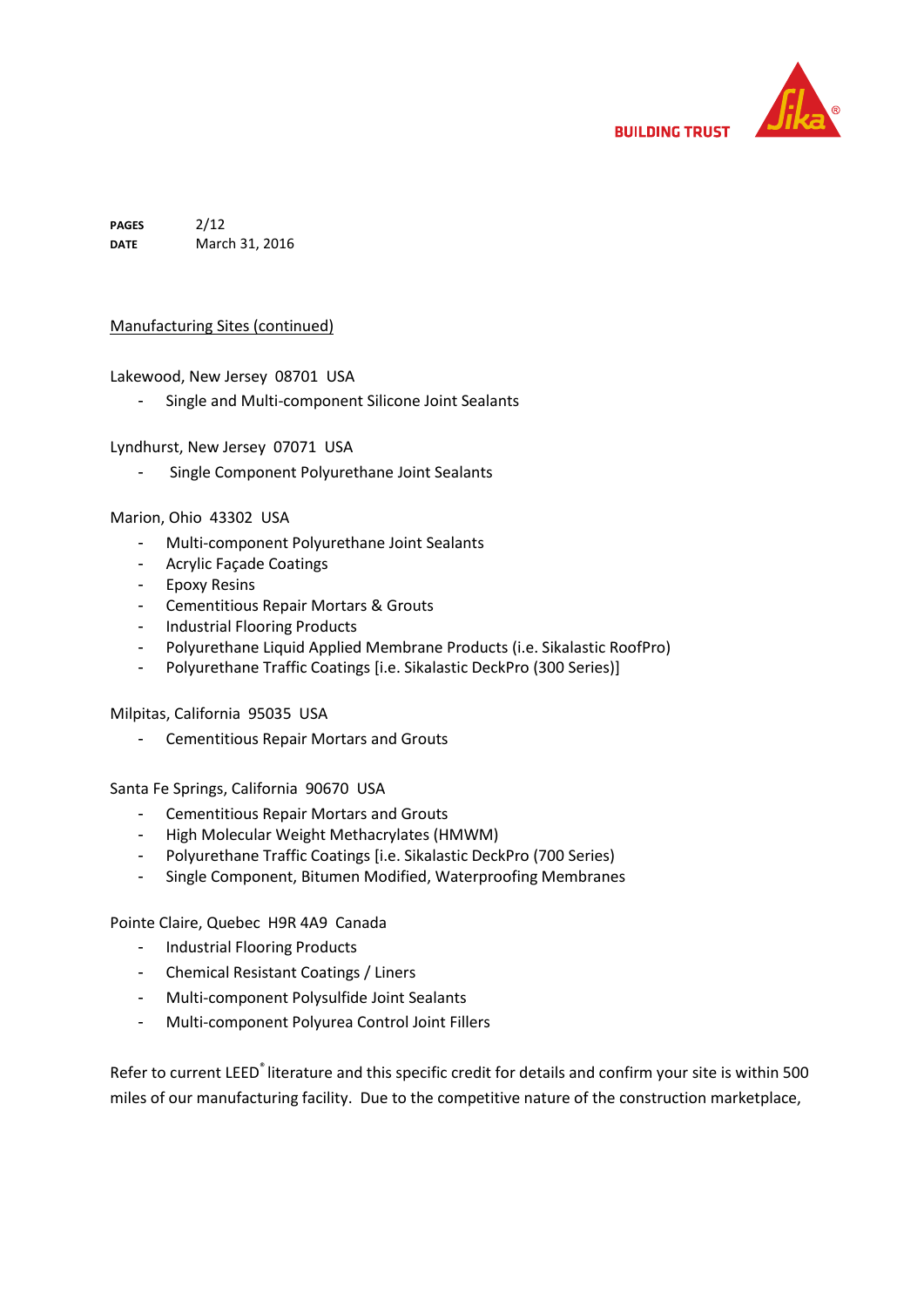

**PAGES DATE** 3/12 March 31, 2016

locations of extracting or harvesting of proprietary raw chemical ingredients comprising individual product formulations will not be divulged.

For listed products preceded with an asterisk (\*), please contact Sika as the production location may not be listed above.

Section EQ (Indoor Environmental Quality), Credit 4.1 This section pertains to VOC limits of sealants, primers and adhesives relative to standards set by the South Coast Air Quality Management District (SCAQMD) Rule #1168 requirements and the Bay Area Air Quality Management District Regulation 9 (BAAQMD), Rule 51 requirements. VOC Content values of applicable Sika products (i.e. sealants, primers, adhesives and coatings) are listed on the following pages.

Sealant Products (all colors unless otherwise specified) V.O.C. Content \*Sika Boom < 165 g/l \*Sika Duoflex NS 0 g/l \*Sika Duoflex SL 0 g/l Sika Loadflex-524 EZ  $\leq 10 \text{ g/l}$ Sikadur 51 NS (epoxy)  $\leq 94$  g/l Sikadur 51 SL (epoxy)  $\leq 38$  g/l Sikaflex PRO SELECT Concrete Fix  $\leq 40$  g/l Sikaflex PRO SELECT Construction Sealant  $\leq 40$  g/l Sikaflex PRO SELECT Crack Flex Sealant  $\leq$  33 g/l Sikaflex PRO SELECT Mortar Fix  $\leq 40$  g/l Sikaflex PRO SELECT Self Leveling Sealant  $\leq$  33 g/l Sikaflex Textured Sealant  $\leq 40$  g/l Sikaflex-1a  $\leq 40$  g/l Sikaflex-1a +  $\leq 8$  g/l Sikaflex-1c SL  $\leq$  33 g/l Sikaflex-15 LM  $\leq$  33 g/l Sikaflex-2c Color Pak  $\leq$  23 g/l Sikaflex-2c NS  $\leq 19$  g/l Sikaflex-2c NS EZ Mix  $\leq$  50 g/l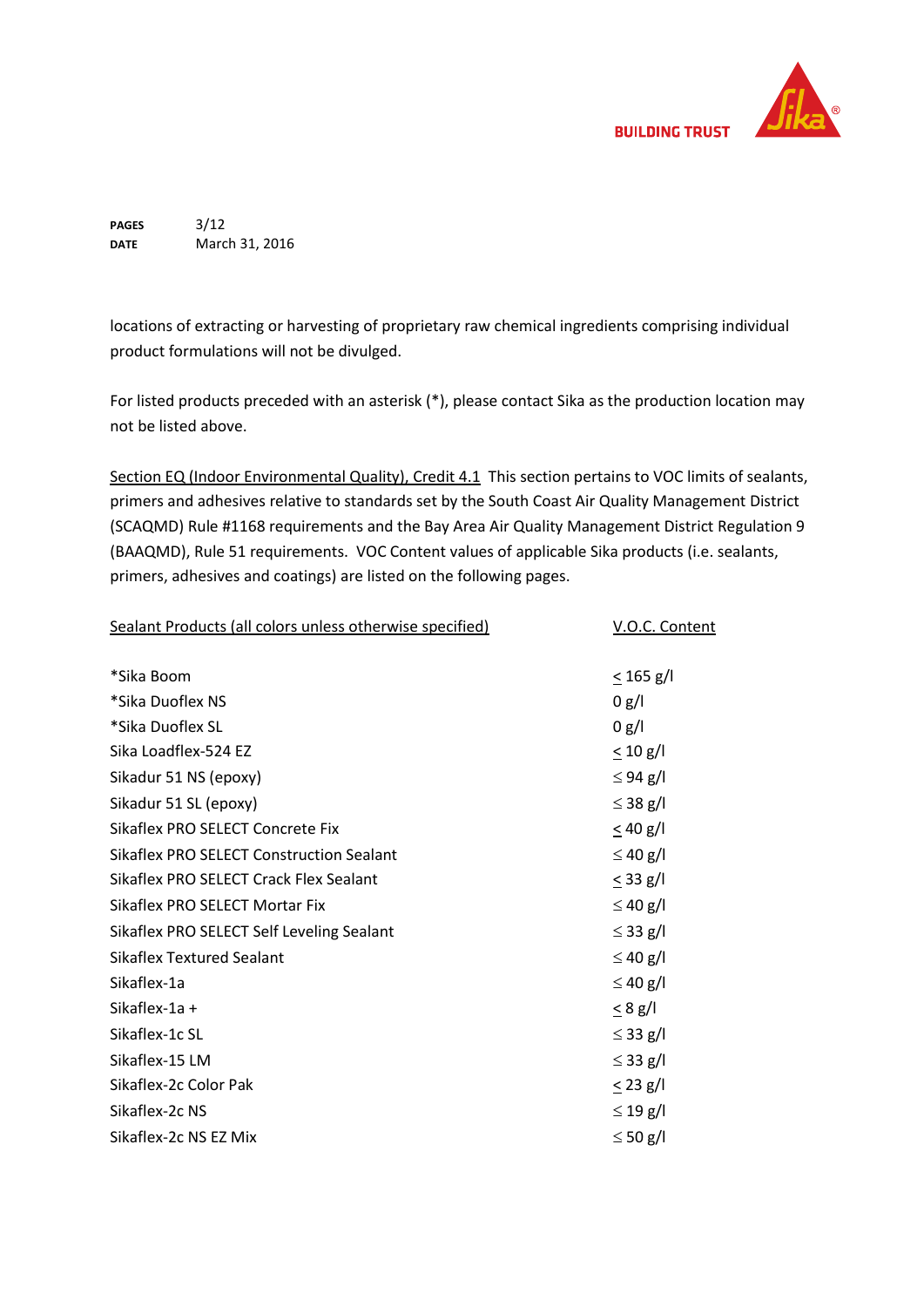

**PAGES DATE** 4/12 March 31, 2016

| <b>Sealant Products (continued)</b>            | V.O.C. Content |
|------------------------------------------------|----------------|
|                                                |                |
| Sikaflex-2c EZ Mix Booster                     | 0 g/l          |
| Sikaflex-2c NS TG (additive only)              | $\leq$ 403 g/l |
| Sikaflex-2c SL                                 | $\leq$ 38 g/l  |
| *SikaHyflex-150 LM                             | $\leq$ 12 g/l  |
| Sikasil-GP (Clear & all colors other than Red) | $\leq$ 29 g/l  |
| Sikasil-GP High Temp. Red                      | $\leq$ 20 g/l  |
| Sikasil-N Plus US                              | $\leq$ 37 g/l  |
| Sikasil PRO SELECT Builders' Silicone          | $\leq$ 36 g/l  |
| Sikasil WS-290                                 | $\leq$ 29 g/l  |
| Sikasil WS-290 FPS                             | $\leq$ 29 g/l  |
| Sikasil WS-295                                 | $\leq$ 37 g/l  |
| Sikasil WS-295 FPS                             | $\leq$ 37 g/l  |
| Sikasil-728 NS                                 | $\leq$ 21 g/l  |
| Sikasil-728 RCS                                | $\leq$ 30 g/l  |
| Sikasil-728 SL                                 | $\leq$ 29 g/l  |
|                                                |                |
|                                                |                |
| <b>Primers</b>                                 | V.O.C. Content |
|                                                |                |
| <b>Sika Bonding Primer</b>                     | $\leq 50$ g/l  |
| *Sika Concrete Primer                          | $\leq$ 284 g/l |
| *Sika Duoflex 5050 Primer                      | $\leq 50$ g/l  |
| Sika Level-01 Primer                           | $\leq 10$ g/l  |
| *Sika Level-02 EZ Primer                       | 0 g/l          |
| *Sika Level-02 Primer                          | $\leq 10$ g/l  |
| *Sika Level-03 Primer                          | $\leq 51$ g/l  |
| Sika Primer MB                                 | $\leq$ 24 g/l  |
| <b>Sika Reactivation Primer</b>                | $\leq$ 385 g/l |
| Sikadur WDE Primer                             | 0 g/l          |
| Sikaflex Primer 260                            | $\leq$ 879 g/l |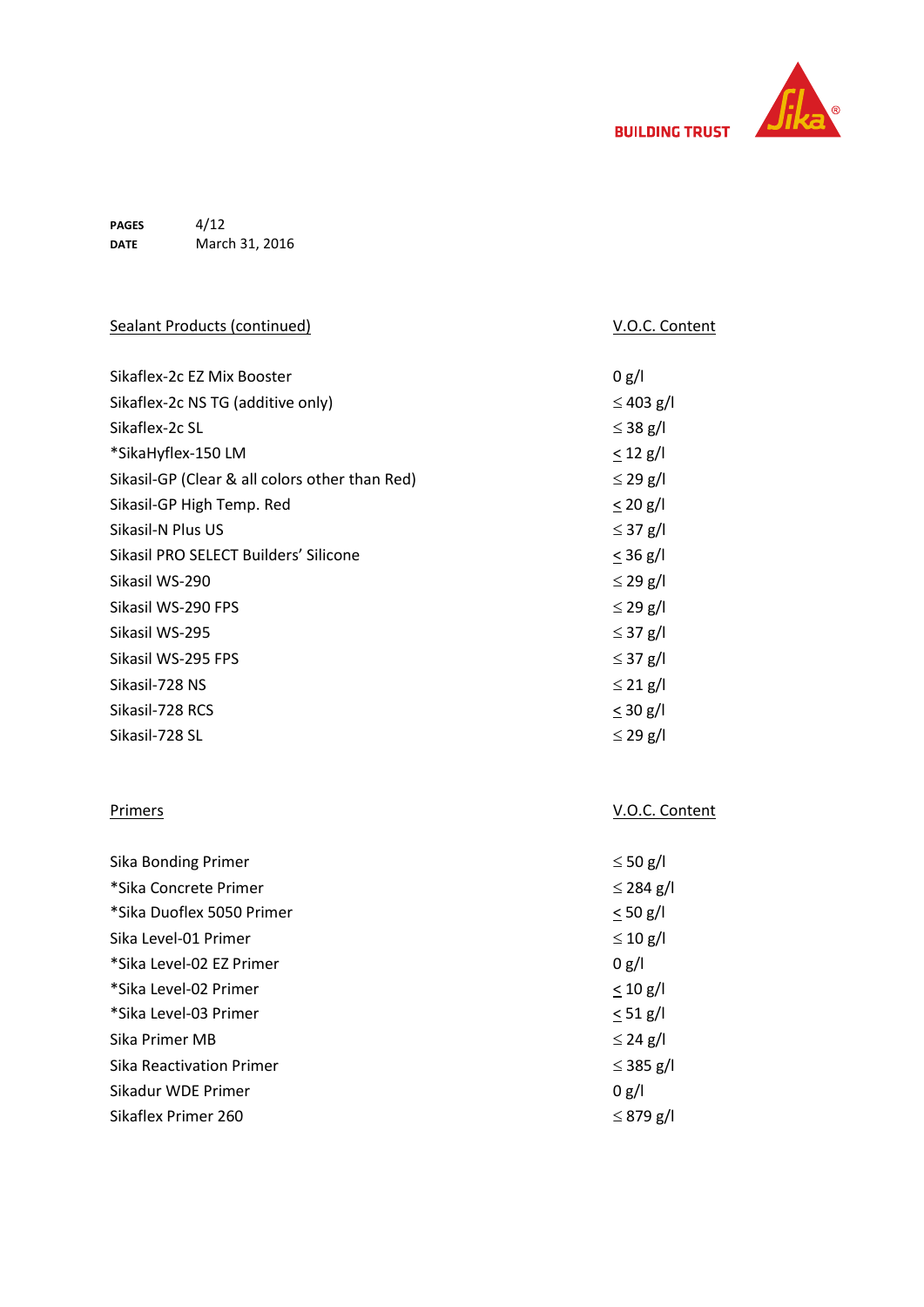

**PAGES DATE** 5/12 March 31, 2016

| Primers (continued)                      | V.O.C. Content |
|------------------------------------------|----------------|
|                                          |                |
| Sikaflex Primer 429                      | $\leq$ 492 g/l |
| Sikaflex Primer 449                      | $\leq 671$ g/l |
| Sikagard 510                             | $<$ 341 g/l    |
| Sikagard 552W Primer                     | $\leq$ 40 g/l  |
| <b>Sikalastic DTE Primer</b>             | $\leq$ 16 g/l  |
| Sikalastic EP Primer / Sealer            | $\leq$ 199 g/l |
| Sikalastic FTP Primer (mixed with water) | $\leq$ 5 g/l   |
| Sikalastic FTP Lo-VOC Primer             | $< 90$ g/l     |
| Sikalastic MT Primer                     | $< 50$ g/l     |
| Sikalastic PF Lo-VOC Primer              | $< 91$ g/l     |
| Sikalastic Recoat Primer                 | $< 100$ g/l    |
| Sikasil Primer-2100                      | $\leq$ 748 g/l |

## Adhesives

| Reactive Resins                      | V.O.C. Content |
|--------------------------------------|----------------|
|                                      |                |
| Sika Armatec 110 EpoCem              | $\leq 50$ g/l  |
| *Sika AnchorFix-1 PRO SELECT         | $\leq$ 36 g/l  |
| *Sika AnchorFix-2 Arctic             | $< 22$ g/l     |
| *Sika AnchorFix-2 PRO SELECT         | $\leq$ 43 g/l  |
| *Sika AnchorFix-500                  | $\leq$ 5 g/l   |
| *Sika AnchorFix-3001                 | $<$ 5 g/l      |
| Sikadur Crack Fix                    | $\leq$ 22 g/l  |
| Sikadur (Crack Weld) Capseal         | $\leq$ 36 g/l  |
| Sikadur (Crack Weld) Injection Resin | $\leq$ 5 g/l   |
| *Sikadur Hex 300                     | $\leq 4$ g/l   |
| Sikadur Hex 300 (domestic)           | $\leq 4$ g/l   |
| Sikadur Injection Gel, Standard Set  | $\leq$ 13 g/l  |
| Sikadur 21, Lo-Mod LV                | $\leq$ 75 g/l  |
|                                      |                |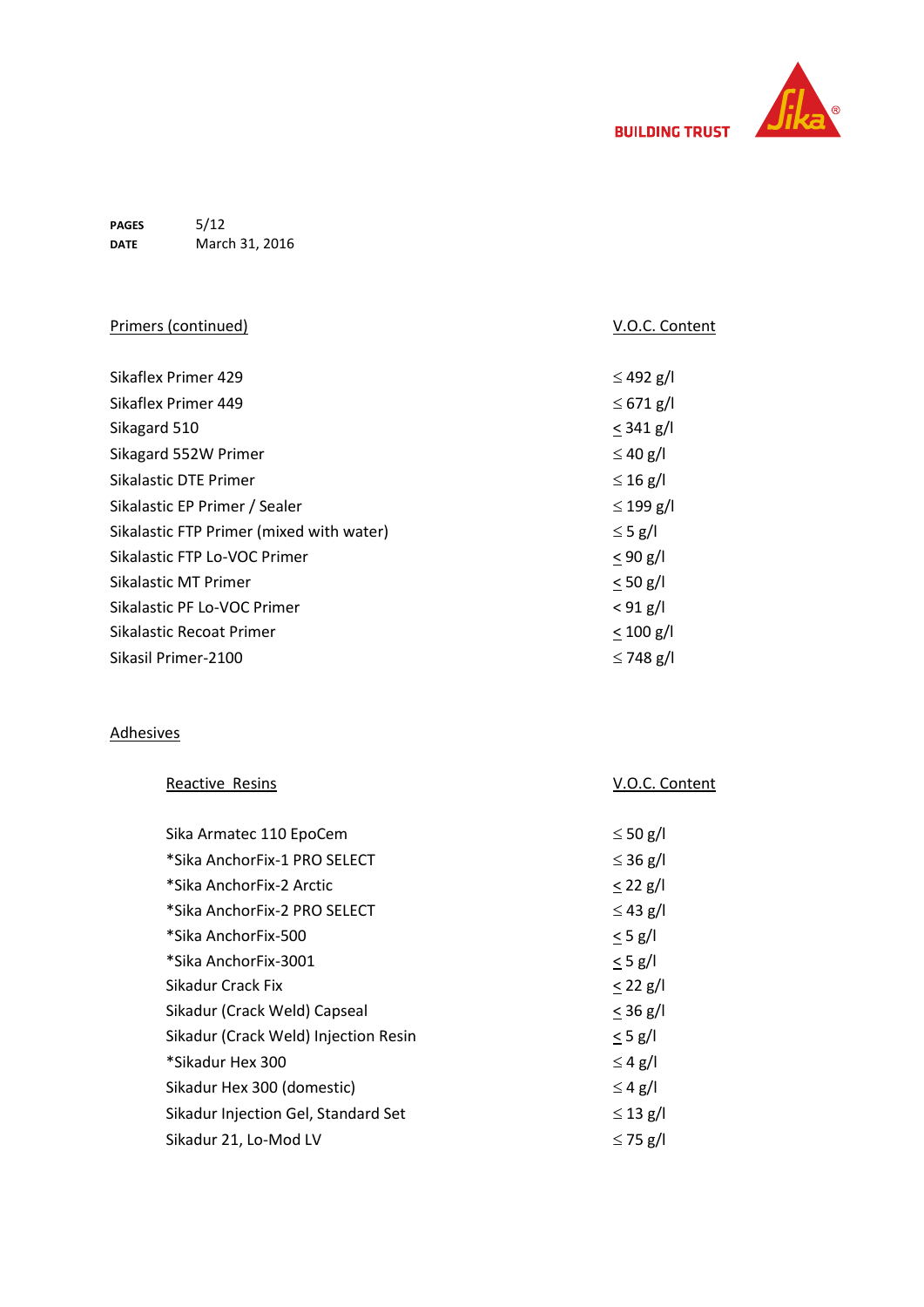

**PAGES DATE** 6/12 March 31, 2016

| Reactive Resins (continued)                   | V.O.C. Content |
|-----------------------------------------------|----------------|
|                                               |                |
| Sikadur 22, Lo-Mod                            | $\leq$ 56 g/l  |
| Sikadur 22, Lo-Mod FS                         | $\leq$ 20 g/l  |
| Sikadur 23, Lo-Mod Gel                        | $\leq 10$ g/l  |
| Sikadur 30                                    | $\leq$ 27 g/l  |
| Sikadur 31, Hi-Mod Gel (1:1 Mix Ratio)        | $\leq 4$ g/l   |
| Sikadur 31, Hi-Mod Gel LPL                    | $\leq$ 2 g/l   |
| Sikadur 31 SBA (20° - 45° F)                  | $\leq$ 2 g/l   |
| Sikadur 31, SBA Normal Set (all temperatures) | $<$ 3 g/l      |
| Sikadur 31, SBA Slow Set (all temperatures)   | $\leq$ 2 g/l   |
| Sikadur 32, Hi-Mod                            | $\leq$ 35 g/l  |
| Sikadur 32 Hi-Mod LPL                         | $\leq$ 55 g/l  |
| Sikadur 33                                    | $\leq$ 3 g/l   |
| Sikadur 35, Hi Mod LV                         | $\leq$ 22 g/l  |
| Sikadur 35, Hi Mod LV LPL                     | $\leq 61$ g/l  |
| Sikadur 35, Hi-Mod LV LPL + Sikadur Pump-Aid  | $\leq 61$ g/l  |
| Sikadur 42, Grout-Pak                         | $\leq$ 30 g/l  |
| Sikadur 42, Grout-Pak LE                      | $\leq$ 31 g/l  |
| Sikadur 42, Grout-Pak PT                      | $\leq$ 3 g/l   |
| Sikadur 43, Patch-Pak                         | $\leq$ 3 g/l   |
| Sikadur 52                                    | $\leq$ 73 g/l  |
| Sikadur 55 SLV                                | $\leq$ 13 g/l  |
| Sikadur 55 SLV FS (Fast Set)                  | $\leq$ 30 g/l  |
| Sikadur 300                                   | $\leq$ 4 g/l   |
| Sikadur 301                                   | $\leq$ 17 g/l  |
| Sikadur 330 US                                | $\leq$ 13 g/l  |
| *Sikadur 340                                  | $\leq$ 17 g/l  |
| SikaLiquid Weld                               | $\leq 10$ g/l  |
| SikaPronto 19 TF (HMWM)                       | $\leq$ 238 g/l |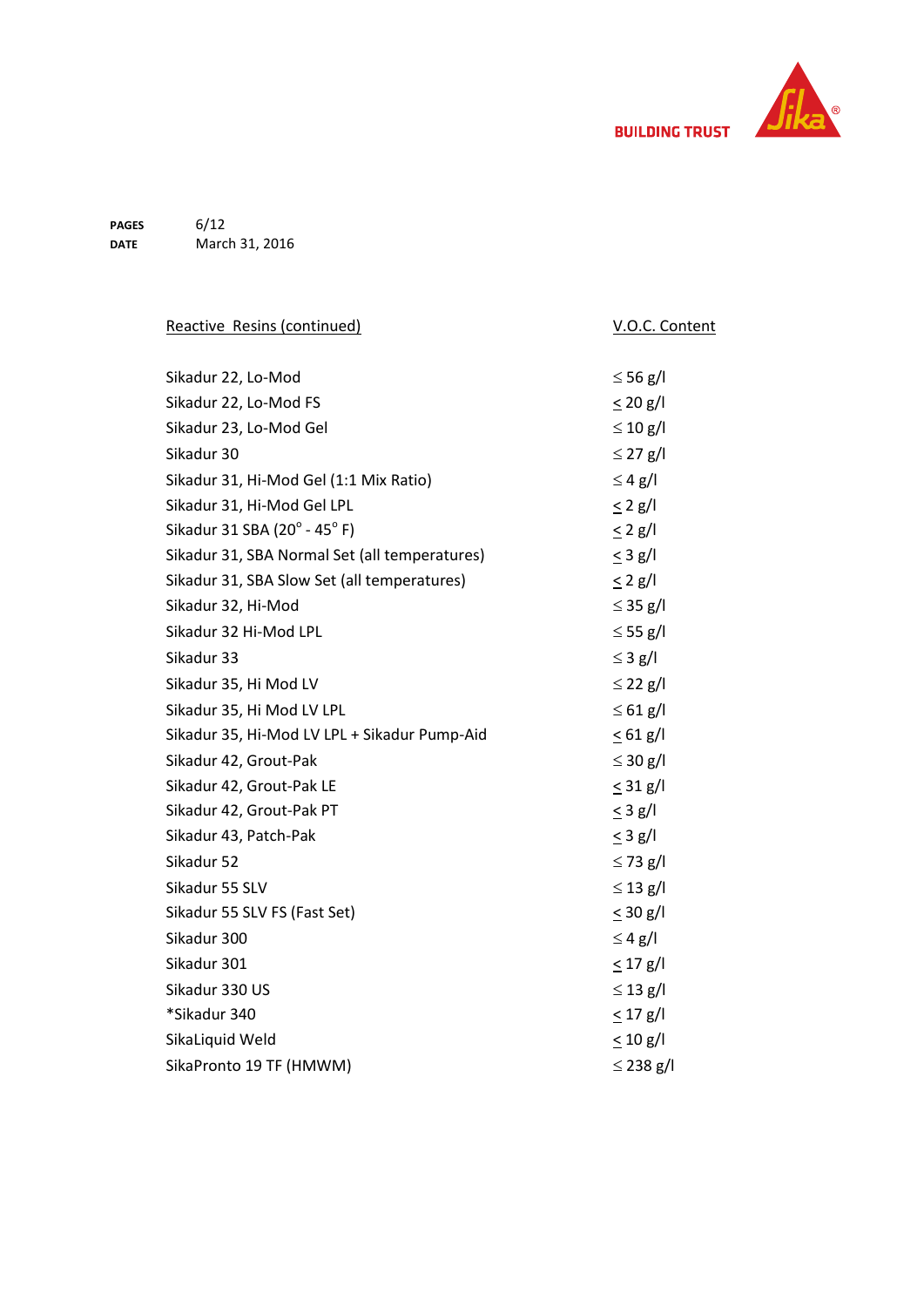

**PAGES DATE** 7/12 March 31, 2016

| Polyurethanes                               | V.O.C. Content |
|---------------------------------------------|----------------|
| SikaBond PRO SELECT Construction Adhesive   | $\leq$ 43 g/l  |
|                                             |                |
| SikaBond PRO SELECT Hardscape Adhesive      | $<$ 43 g/l     |
| *SikaBond PRO SELECT Ultimate Grab          | $< 25$ g/l     |
| *SikaBond Universal Adhesive                | $\leq$ 49 g/l  |
| SikaBond-T21                                | $\leq$ 57 g/l  |
| SikaBond-T35                                | $\leq 60$ g/l  |
| SikaBond-T53                                | $<$ 49 g/l     |
| SikaBond-T55                                | $\leq$ 83 g/l  |
| Sikaflex-11 FC                              | $\leq$ 29 g/l  |
| *Sika MaxTack PRO SELECT Fast Grab Adhesive | $< 40$ g/l     |

Section EQ (Indoor Environmental Quality), Credit 4.2 This credit also relates to VOC content and pertains to paints and coatings. VOC values of mixed Sika products are listed below.

| Coatings                                       | V.O.C. Content |
|------------------------------------------------|----------------|
| Sika FerroGard 903                             | $\leq$ 353 g/l |
| Sika FerroGard 908                             | $<$ 327 g/l    |
| Sikagard Duochem 7500                          | $\leq$ 45 g/l  |
| Sikagard Duochem 7500 Thixo                    | $\leq$ 45 g/l  |
| Sikagard Elastic Base Coat (smooth & textured) | $\leq$ 73 g/l  |
| <b>Sikagard FlexCoat</b>                       | $\leq$ 5 g/l   |
| Sikagard FlexCoat ATC (all colors)             | $\leq 100$ g/l |
| Sikagard High Gloss Sealer                     | $\leq 90$ g/l  |
| Sikagard Natural Look Clear Sealer             | $\leq$ 39 g/l  |
| Sikagard 62                                    | $\leq$ 20 g/l  |
| Sikagard 530                                   | $\leq 50$ g/l  |
| Sikagard 535                                   | $\leq$ 77 g/l  |
| Sikagard 550W Elastocolor                      | $\leq$ 77 g/l  |
| Sikagard 570                                   | $\leq$ 77 g/l  |
|                                                |                |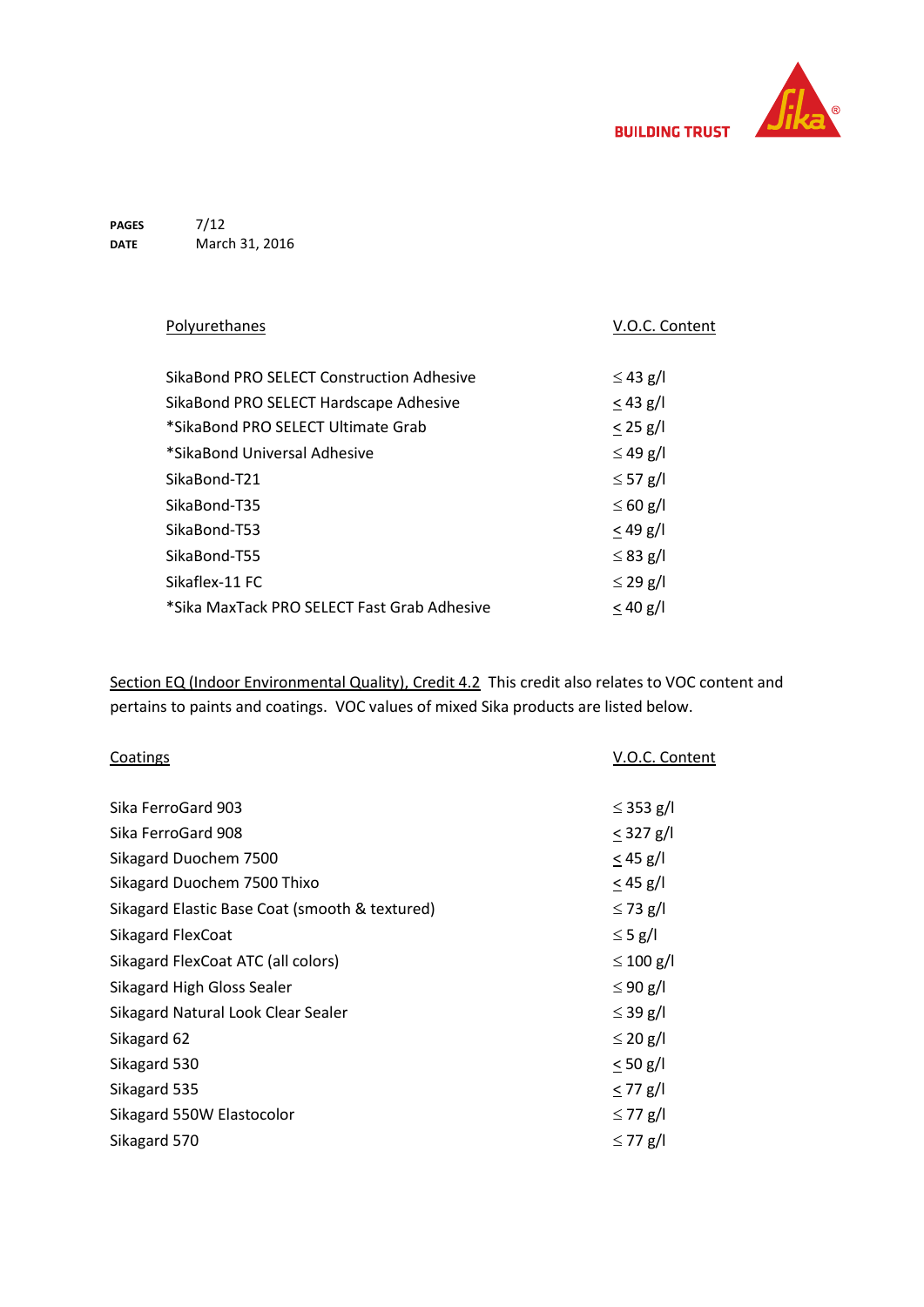

**PAGES DATE** 8/12 March 31, 2016

| Coatings (continued)                                              | V.O.C. Content                          |
|-------------------------------------------------------------------|-----------------------------------------|
|                                                                   |                                         |
| Sikagard 600                                                      | $\leq 50$ g/l                           |
| Sikagard 616                                                      | $< 50$ g/l                              |
| Sikagard 664                                                      | $\leq$ 30 g/l                           |
| Sikagard 670W (pigmented)                                         | $\leq$ 48 g/l                           |
| Sikagard 670W Clear                                               | $\leq$ 193 g/l                          |
| *Sikagard 701W                                                    | $\leq$ 211 g/l ( $\leq$ 46 g/l diluted) |
| *Sikagard 705 L                                                   | $\leq$ 327 g/l                          |
| *Sikagard 706 Thixo                                               | $\leq$ 320 g/l                          |
| *Sikagard 740 W                                                   | $\leq$ 331 g/l                          |
| *Sikalastic Clearglaze                                            | $\leq$ 360 g/l                          |
| *Sikalastic Duochem 390                                           | $\leq 10$ g/l                           |
| *Sikalastic Duochem 391                                           | $\leq 10$ g/l                           |
| *Sikalastic Duochem 394                                           | $\leq 10$ g/l                           |
| Sikalastic 320 NS                                                 | $< 48$ g/l                              |
| Sikalastic 320 SL                                                 | $\leq$ 48 g/l                           |
| Sikalastic 390                                                    | $\leq 10$ g/l                           |
| Sikalastic 391                                                    | $\leq 10$ g/l                           |
| Sikalastic 394 (US)                                               | < 10 g/l                                |
| Sikalastic 395                                                    | $\leq 10$ g/l                           |
| Sika(lastic 600) PU Accelerator                                   | 0 g/l                                   |
| Sikalastic 601 BC (US)                                            | $\leq$ 212 g/l                          |
| Sikalastic 621 TC (US)                                            | $\leq$ 183 g/l                          |
| Sikalastic 624 AR (US)                                            | $\leq$ 275 g/l                          |
| Sikalastic 624 WP                                                 | $\leq$ 209 g/l                          |
| Sikalastic 641                                                    | $\leq 100$ g/l                          |
| Sikalastic 641 Lo-VOC                                             | $\leq$ 45 g/l                           |
| Sikalastic 641 Thixo                                              | $\leq 100$ g/l                          |
| Sikalastic 700 ACL                                                | $\leq 10$ g/l                           |
| Sikalastic 710 Base                                               | $\leq$ 240 g/l                          |
| Sikalastic 710 Base Lo-VOC Booster (+ Sikalastic 710 Base Lo-VOC) | $\leq 100$ g/l                          |
| Sikalastic 710 Lo-VOC                                             | $\leq$ 93 g/l                           |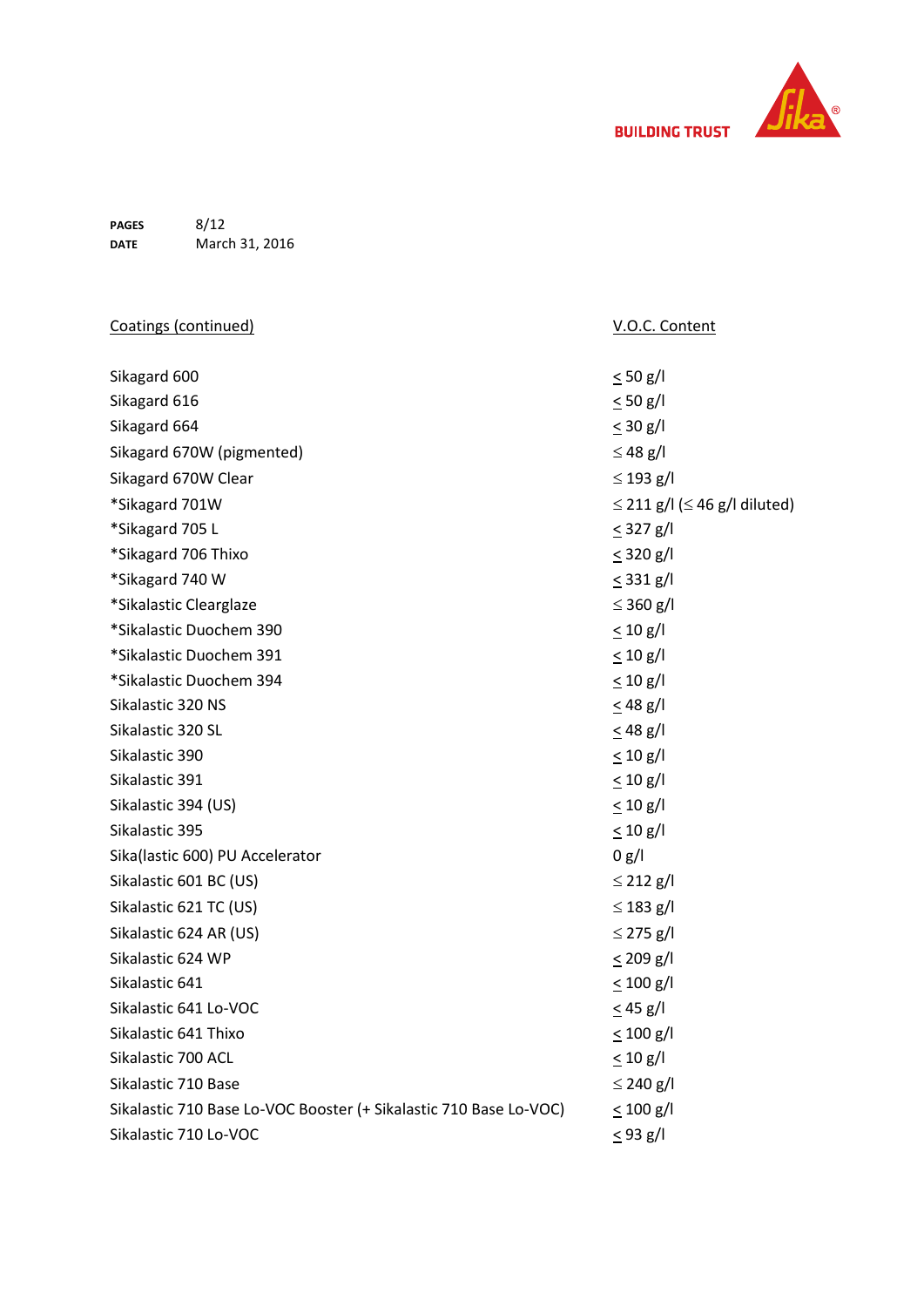

**PAGES DATE** 9/12 March 31, 2016

| Coatings (continued)                                            | V.O.C. Content |
|-----------------------------------------------------------------|----------------|
|                                                                 |                |
| Sikalastic 710 NP Base                                          | $\leq$ 241 g/l |
| Sikalastic 715 Lo-VOC                                           | $\leq$ 96 g/l  |
| Sikalastic 715 Top                                              | $\leq$ 243 g/l |
| Sikalastic 715 Top Booster Lo-VOC (+ Sikalastic 715 Top Lo-VOC) | $\leq 100$ g/l |
| Sikalastic 720 Base                                             | $\leq$ 15 g/l  |
| Sikalastic 720 SG Base                                          | $< 57$ g/l     |
| Sikalastic 735 AL                                               | $\leq$ 225 g/l |
| Sikalastic 735 AL Tint-Base Neutral                             | $\leq$ 225 g/l |
| Sikalastic 735 AL Tint-Base White                               | $\leq$ 225 g/l |
| Sikalastic 736 AL Lo-VOC                                        | $\leq$ 99 g/l  |
| Sikalastic 736 AL Lo-VOC Tint-Base Neutral                      | $<$ 99 g/l     |
| Sikalastic 736 AL Lo-VOC Tint-Base White                        | $< 99$ g/l     |
| Sikalastic 745 AL                                               | $\leq 10$ g/l  |
| Sikalastic 748 PA Clear                                         | $\leq 100$ g/l |
| Sikalastic 748 PA Pigmented                                     | $\leq$ 95 g/l  |
| SikaTop Seal 107 (both colors)                                  | $\leq$ 20 g/l  |
| SikaTop 144 (both colors)                                       | $\leq 10$ g/l  |
|                                                                 |                |

In the past, customers have asked about the VOC Content of various concrete refurbishment products that are not sealants, primers, adhesives or coatings.

| <b>Repair Mortars</b>  | <b>VOC Content</b> |
|------------------------|--------------------|
|                        |                    |
| Sika Level Rapid Patch | 0 g/l              |
| Sika Level SkimCoat    | 0 g/l              |
| Sika Level-125         | 0 g/l              |
| Sika Level-315         | 0 g/l              |
| Sika MonoTop 611       | 0 g/l              |
| Sika MonoTop 615       | 0 g/l              |
| Sikacem 103            | 0 g/l              |
|                        |                    |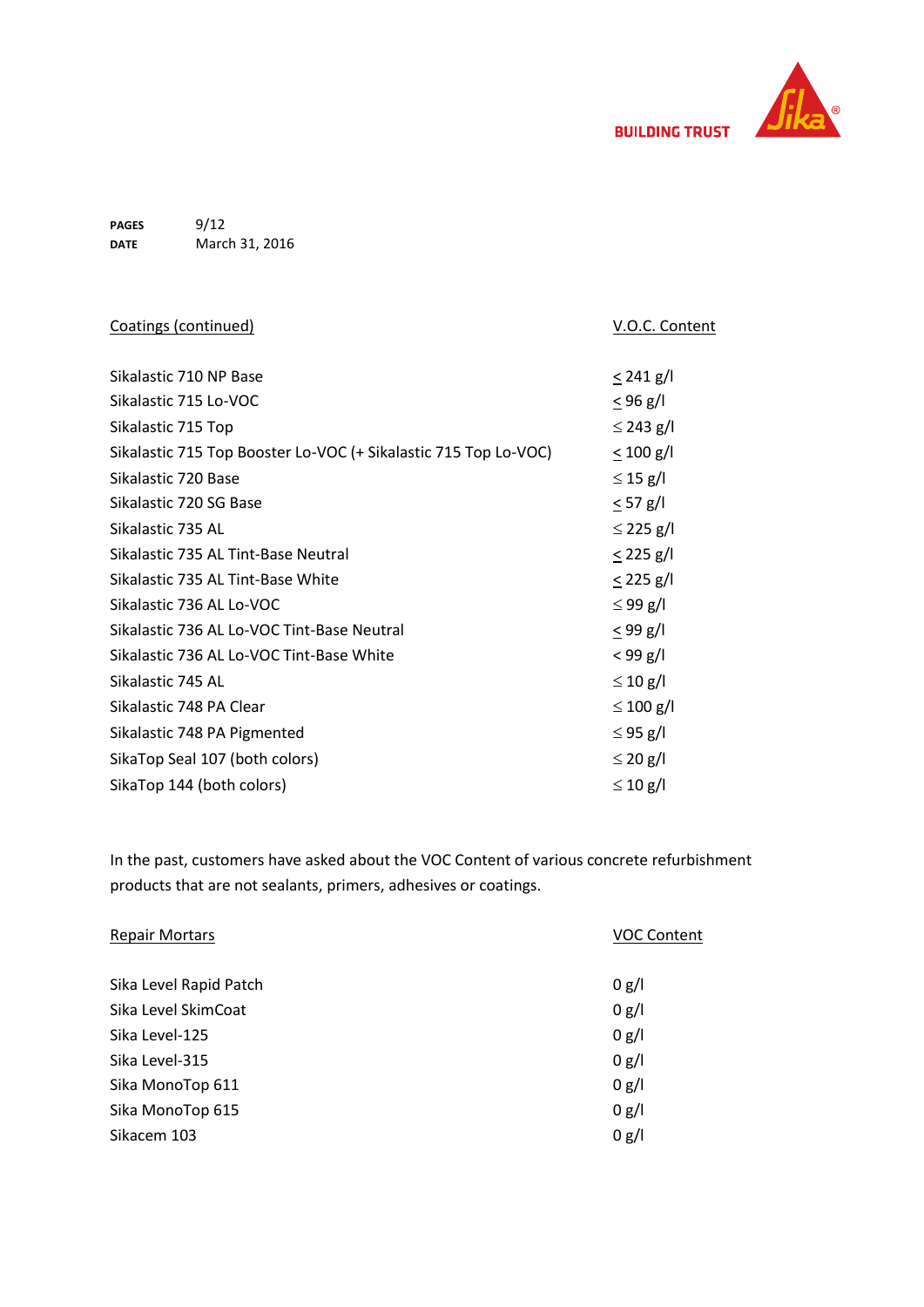

**PAGES DATE** 10/12 March 31, 2016

| <b>Repair Mortars (continued)</b>  | <b>VOC Content</b> |
|------------------------------------|--------------------|
| Sikacem 103F                       | 0 g/l              |
| Sikacem 133                        | 0 g/l              |
| Sikacrete 211                      | 0 g/l              |
| Sikacrete 211 F                    | 0 g/l              |
| Sikacrete 211 SCC Plus             | 0 g/l              |
| *Sikacrete-213F                    | 0 g/l              |
| Sikacrete 321 FS                   | 0 g/l              |
| *Sikacryl Ready-Mix Concrete Patch | $\leq$ 30 g/l      |
| Sikagard 75 EpoCem                 | 0 g/l              |
| SikaGrout 212                      | 0 g/l              |
| SikaGrout 328                      | 0 g/l              |
| SikaGrout 428 FS                   | 0 g/l              |
| <b>SikaLatex</b>                   | $\leq 10$ g/l      |
| SikaLatex-R                        | $\leq 10$ g/l      |
| SikaQuick FNP                      | 0 g/l              |
| SikaQuick Smooth Finish            | 0 g/l              |
| SikaQuick VOH                      | 0 g/l              |
| SikaQuick 1000                     | 0 g/l              |
| SikaQuick 2500                     | 0 g/l              |
| SikaRepair SHA                     | 0 g/l              |
| SikaRepair SHB                     | 0 g/l              |
| SikaRepair 222                     | 0 g/l              |
| SikaRepair 223                     | 0 g/l              |
| SikaRepair 224                     | 0 g/l              |
| SikaSet Mortar                     | 0 g/l              |
| SikaSet Plug                       | 0 g/l              |
| SikaSet Plug W                     | 0 g/l              |
| SikaShot NS                        | 0 g/l              |
| SikaTop 111 PLUS                   | $\leq$ 20 g/l      |
| SikaTop 121 PLUS                   | $\leq$ 20 g/l      |
| SikaTop 122 PLUS                   | $\leq$ 20 g/l      |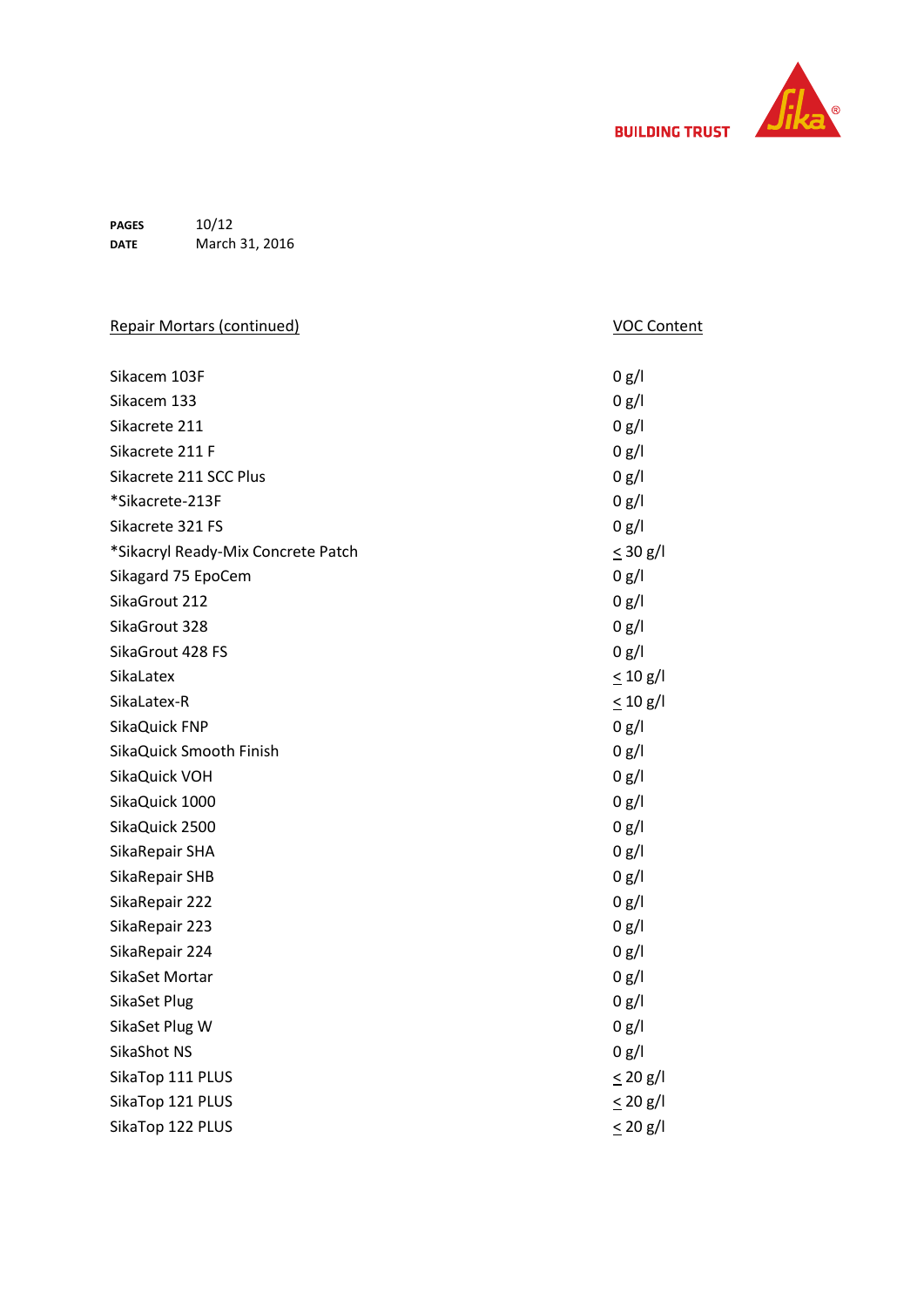

**PAGES DATE** 11/12 March 31, 2016

| <b>Repair Mortars (continued)</b>          | <b>VOC Content</b> |
|--------------------------------------------|--------------------|
| SikaTop 123 PLUS                           | $\leq$ 20 g/l      |
|                                            |                    |
| Miscellaneous                              | <b>VOC Content</b> |
| Intraplast-N                               | 0 g/l              |
| Rugasol-S                                  | $\leq 10$ g/l      |
| Sika PRO SELECT Post Fix                   | $\leq$ 2 g/l       |
| *Sika Drainage Mats                        | 0 g/l              |
| *Sika Fleece                               | 0 g/l              |
| *Sika Flexitape (Light and Heavy)          | 0 g/l              |
| *Sika Reemat (Standard and Premium)        | 0 g/l              |
| Sika ViscoBond Ultimate Fortifier          | 0 g/l              |
| SikaFilm                                   | $\leq$ 15 g/l      |
| *SikaFix HH Accelerator                    | $\leq$ 9 g/l       |
| *SikaFix HH Hydrophilic polyurethane grout | 0 g/l              |
| *SikaFix HH LV polyurethane grout          | $\leq$ 88 g/l      |
| *SikaFix HH+ polyurethane grout            | 0 g/l              |
| SikaFix HH Pump Flush                      | 0 g/l              |
| SikaGrout Aid                              | 0 g/l              |
| SikaGrout Aid Plus                         | 0 g/l              |
| *SikaSwell S-2                             | $\leq$ 65 g/l      |
| *SikaWrap 600C + 45                        | 0 g/l              |
| *SikaWrap FX-50 C                          | 0 g/l              |
| *SikaWrap Hex 103C HM                      | 0 g/l              |
| *SikaWrap Hex 1200C                        | 0 g/l              |
| *SikaWrap Pre-saturated 100G               | $\leq$ 20 g/l      |
| *SikaWrap Pre-saturated 103C               | $\leq$ 14 g/l      |
| *SikaWrap Pre-saturated 117C               | $\leq$ 14 g/l      |
| *SikaWrap Pre-saturated 430G               | $\leq$ 20 g/l      |